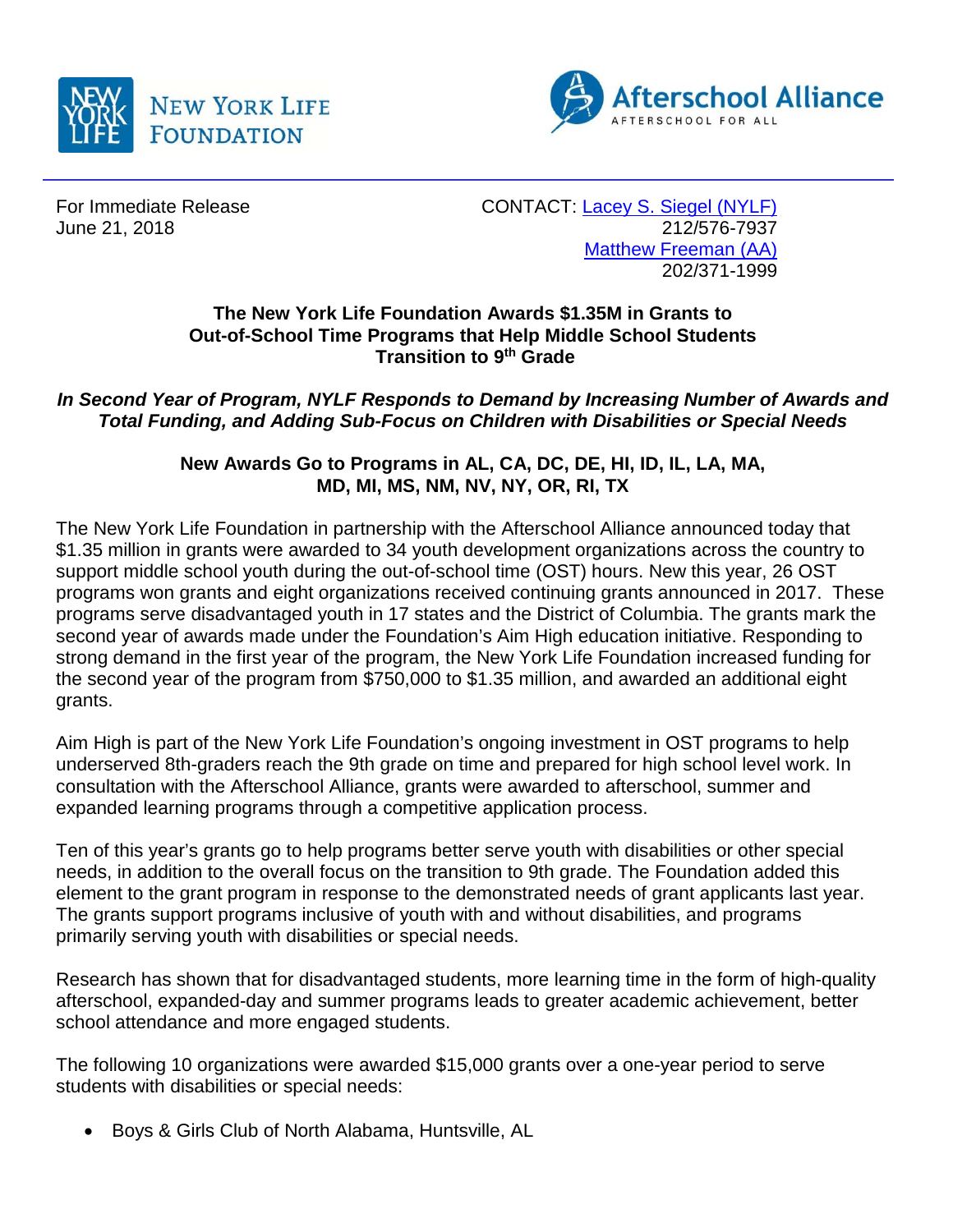- Community Works of Louisiana, New Orleans, LA
- Epoch Dream Center, Hebron, MD
- Family & Children's Place, New Albany, ID
- Girls on the Run New Orleans, New Orleans, LA
- Jubilee Park & Community Center, Dallas, TX
- LAUNCH, East Syracuse, NY
- Phipps Neighborhoods, Inc., New York, NY
- Project Create, Washington, DC
- Spring Initiative, Clarksdale, MS

The following eight organizations were awarded two-year grants totaling \$50,000 for program enhancement and/or expansion:

- Boys & Girls Clubs of Truckee Meadows, Reno, NV
- Code in the Schools, Baltimore, MD
- Community Action Network, Ann Arbor, MI
- Delaware Futures, Inc., Wilmington, DE
- Improve Your Tomorrow, Sacramento, CA
- Instituto del Progreso Latino, Chicago, IL
- Native American Community Academy Foundation, Albuquerque, NM
- Urban Neighborhood Initiatives, Detroit, MI

The following eight organizations were awarded two-year grants totaling \$100,000 for program enhancement and/or expansion:

- Adelante Mujeres, Forest Grove, OR
- Afterschool All-Stars Hawaii, Honolulu, HI
- Breakthrough Greater Boston, Boston, MA
- Harlem Lacrosse-Baltimore, Baltimore, MD
- Providence After School Alliance, Providence, RI
- Safe Passages, Oakland, CA
- The Wooden Floor Youth Movement, Santa Ana, CA
- Youth and Opportunity United, Evanston, IL

"Aim High grantees provide important youth development programs in their communities," said Marlyn Torres, senior program officer, New York Life Foundation. "OST programs help middle school youth develop critical social and emotional skills and keeps them engaged in school, which in turn leads to better academic outcomes. The programs receiving grants will help children make the allimportant transition from middle school to high school, and to succeed once they get there. We value the Afterschool Alliance's considerable expertise and their broad-based network of afterschool providers, educators and youth development experts."

"We're proud to have partnered with the New York Life Foundation in this effort, and we commend the Foundation for its deep and long-ranging commitment to supporting youth and families in out-ofschool time programs," said Afterschool Alliance Executive Director Jodi Grant. "These grants will change young lives, allowing afterschool and summer learning programs to do what they do best: keeping kids safe, inspiring learning, and giving families peace of mind."